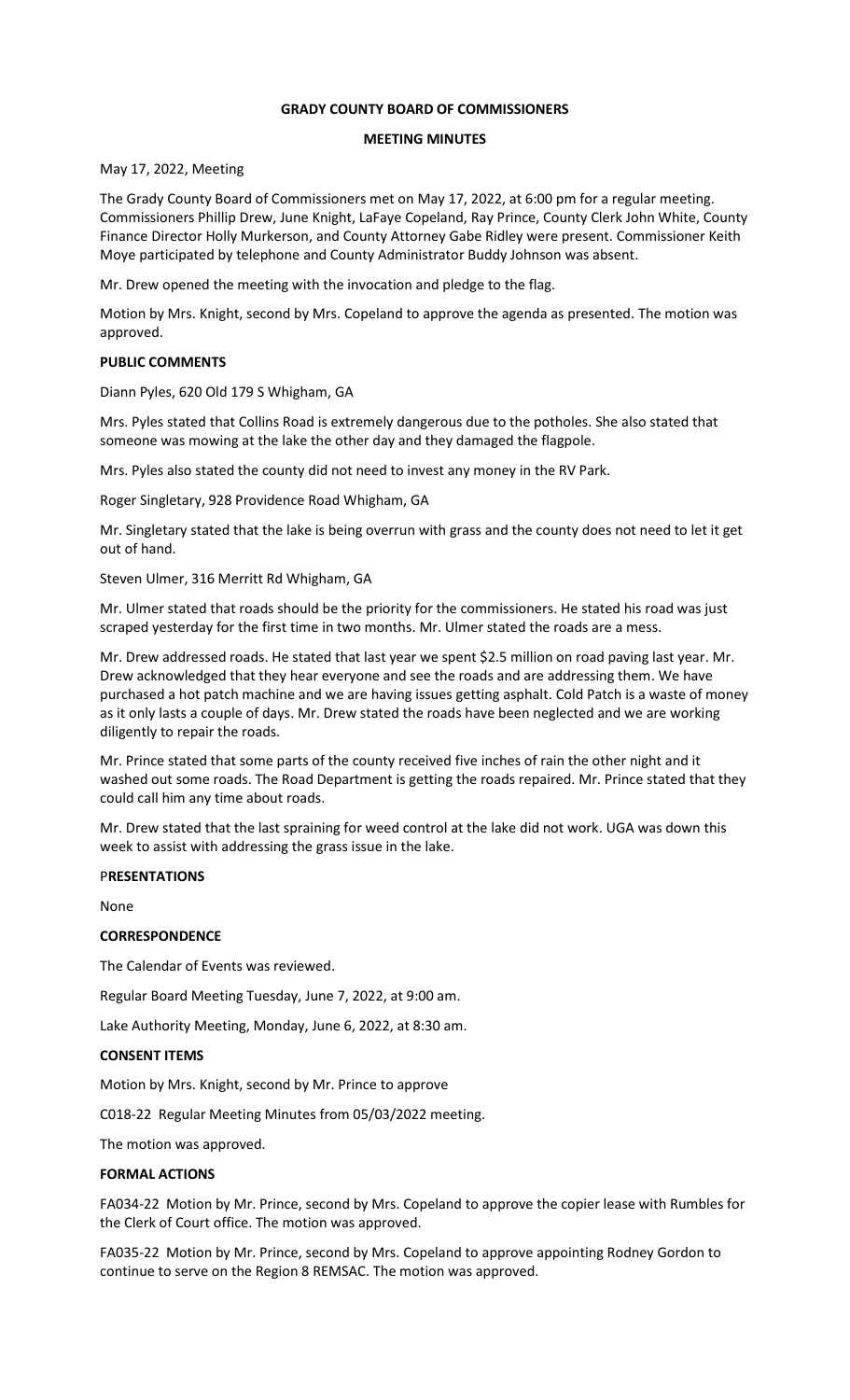FA036-22 Motion by Mrs. Knight, second by Mr. Prince to approve the Budget Calendar for the 2023 budget. The motion was approved.

# **Grady County Board of Commissioners**

# **FY 2023 Budget Preparation Calendar**

| <b>CONTINGENT ON NO HEARINGS REQUIRED</b>                                                                                                    |                           |             |  |  |  |
|----------------------------------------------------------------------------------------------------------------------------------------------|---------------------------|-------------|--|--|--|
| <b>Activity</b>                                                                                                                              | <b>Date</b>               | <b>Time</b> |  |  |  |
| Commissioners Approve Budget Calendar                                                                                                        | Tuesday, May 17, 2022     | 6:00 PM     |  |  |  |
| Budget Request Forms to Dept Heads/Elected Officials by                                                                                      | Thursday, May 26, 2022    | 4:00 PM     |  |  |  |
| Budget Request Forms returned to Finance Director by                                                                                         | Thursday, June 23, 2022   | 4:00 PM     |  |  |  |
| Tax Assessor Present Digest Numbers to Tax Commissioner by                                                                                   | Friday, July 15, 2022     | 5:00 PM     |  |  |  |
| Finance Director to review, combine, and enter collective budgets and                                                                        | Friday, July 15, 2022     | 5:00 PM     |  |  |  |
| review with County Administrator and make any needed adjustments<br>by                                                                       |                           |             |  |  |  |
| County Administrator and Finance Director to review budget and<br>email to Dept Heads and Elected/Constitutional Officers by                 | Thursday, August 4, 2022  | 5:00 PM     |  |  |  |
| Elected/Constitutional Officers to advise County Administrator if they<br>would like to present to the County Commissioners by close of work | Monday, August 8, 2022    | 5:00 PM     |  |  |  |
| Elected/Constitutional Officers may present to Commissioners in<br>budgetary workshop  if needed                                             | <b>TBD</b>                | 9:00 AM     |  |  |  |
| Five Year History Advertisement - ad to messenger to run 8/2/22                                                                              | Friday, July 29, 2022     | 5:00 PM     |  |  |  |
| <b>MUST RUN 7 FULL DAYS BEFORE COMMISSIONERS</b>                                                                                             |                           |             |  |  |  |
| <b>APPROVE FINAL MILL RATE</b>                                                                                                               |                           |             |  |  |  |
| <b>Commissioners Adopt Tentative Budget and Set Millage Rate</b>                                                                             | Tuesday, August 16, 2022  | 6:00 PM     |  |  |  |
| Tax Commissioner Present Digest to DOR by                                                                                                    | Friday, August 26, 2022   | 5:00 PM     |  |  |  |
| <b>Tax Commissioner Mails Tax Bills</b>                                                                                                      | Friday, October 14, 2022  | 5:00 PM     |  |  |  |
| Approved Tentative Budgets to be sent out to Dept Heads and Const.                                                                           | Tuesday, November 1, 2022 | 5:00 PM     |  |  |  |
| Officers for review for final budget by                                                                                                      |                           |             |  |  |  |
| Final Budget Request Forms returned to Finance Director by                                                                                   | Friday, November 11, 2022 | 5:00 PM     |  |  |  |
| <b>Commissioners Adopt Final Budget</b>                                                                                                      | Tuesday, December 6, 2022 | 9:00 AM     |  |  |  |

FA037-22 Motion by Mrs. Copeland, second by Mr. Moye to approve the bid from the Scruggs company for \$1,802,691.27 for the paving of Pine Park Road Phase II and Sunset Lane. The motion was approved.

FA038-22 Motion by Mrs. Knight, second by Mr. Prince to approve awarding the Porta-Potty bid to Ouzts Outhouses at \$85.00 per site as he is a resident of Grady County. Other bids were received from Peak's Septic Tank in Climax for \$75.00 per site and Potty Man Portables from Thomasville for \$100.00 per site. The motion was approved.

# **NEW/UNFINISHED BUSINESS**

County Finance Director's Report

Mrs. Murkerson provided the following report: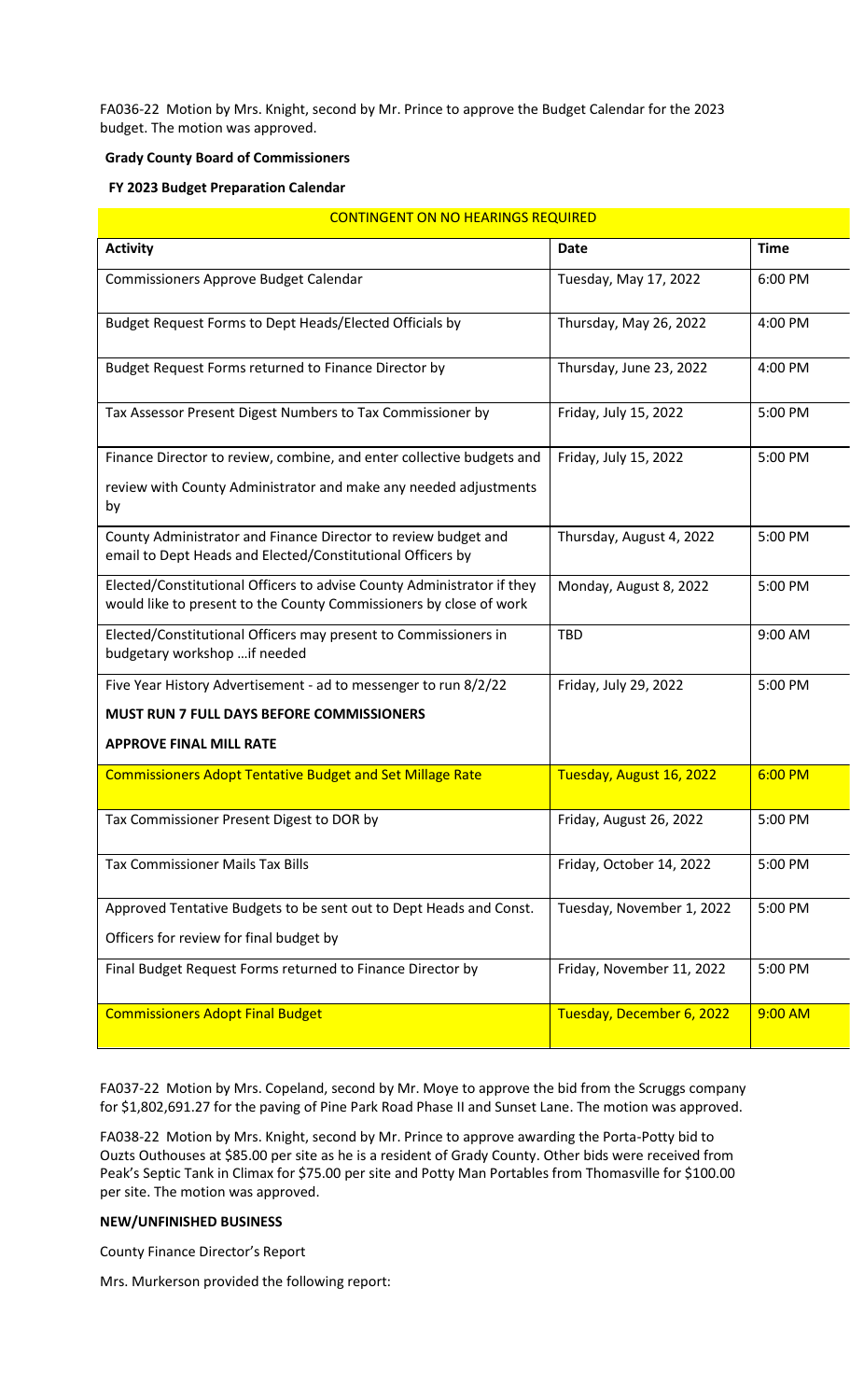Grady County Financial Review for April 2022

General Fund Revenue:

1. Ideal % = 67%, Actual % =  $86\%$ 

Ideal percentages decrease month to month at equal intervals. Actual remaining indicates actual receipts per month. Some significant revenues are received later in the year.

Budget is \$18,341,500; received to date is \$2,490,300

General Fund Expenditures:

1. Ideal% = 67%, Actual % = 74%

Budget is \$18,341,500; spent to date is \$4,858,600

Sales Tax Revenue:

| LOST:     | APR | 2022 = \$166,300        | APR 2021 = \$167,800 DOWN \$1,500 |  |
|-----------|-----|-------------------------|-----------------------------------|--|
| SPLOST:   |     | $APR$ $2022 = $166,300$ | APR 2021 = \$167,800 DOWN \$1,500 |  |
| TSPLOST2: |     | APR $2022 = $150,200$   | APR 2021 = \$151,200 DOWN \$1,000 |  |

Other news:

1. Next steps for efficiency in the finance department:

a. Back burner for now - Continue to work on banking and software services that will make the finance department more efficient

b. Back burner for now - Continue to work on new a purchase request form and process that will utilize encumbrances to assure budget alignment

c. Continuing to interview for vacant A/P position

2. Audit is underway - final audit report likely to be presented in June

Mr. White provided the first reading of a proposed amendment to the Land Use Regulations as shown below: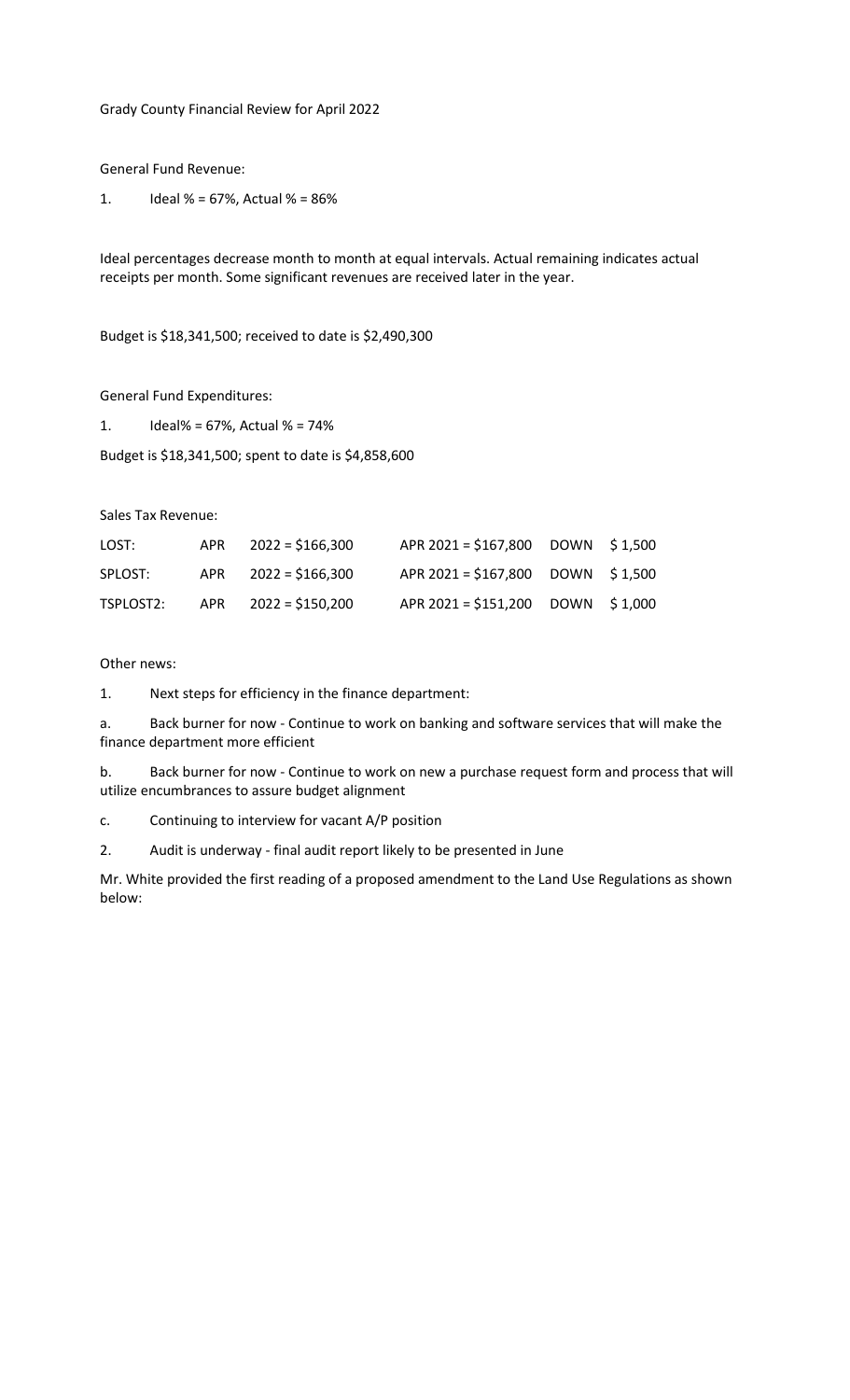# **RE: Proposed Amendments to the Grady County Land Development Regulations**

Dear Mr. Weaver:

Please accept delivery of these proposed amendments to the Grady County Land Development Regulations. Pursuant to section 10-1 of the regulations, the Grady County Board of Commissioners submit these proposed amendments to the Planning Commission for review. I request that Commission members provide the Board with their written comments in a timely manner. The proposed amendments are as below. Deletions are indicated by strikethrough text. Additions are indicated by underlined text.

## **9-1. Authorization.**

The Board of Commissioners may grant a variance of the development standards of this Regulation, except frontage and minimum lot area requirements, when it is in harmony with the general purpose and intent of this Regulation. A variance may only be granted in the specific instances hereinafter set forth; upon findings of fact based upon the standards hereinafter prescribed demonstrating that there are practical difficulties or particular hardships obstructing compliance with the strict letter of these regulations; and that the granting of a variance will not merely serve as a convenience to the applicant, but is necessary to alleviate some demonstrated hardship or difficulty which is unique to the property in question and not created by the applicant.

#### **10-1 Amendments.**

These Land Development Regulations may be amended by the Board of Commissioners to increase the effectiveness of the regulations. Amendments shall be initiated by either the Grady County Board of Commissioners or the Grady County Planning Commission, but the Planning Commission shall review all proposed amendments and shall may advise the Board of Commissioners by providing forward written comments to the Board of Commissioners on a timely basis no later than thirty days after delivery of the proposed amendments. After the Planning Commission has had an opportunity to review and provide comments on the proposed amendments, Tthe official public hearing will be set and held by the Board of Commissioners and public notice will be given no less than fifteen (15) days nor more than forty-five (45) days prior to the official hearing date. Public hearing notices will be published within a newspaper of general circulation within Grady County. The public notice will state the time, place and purposes of the hearing.

#### **4-7 Certificate of Approval, Grady County Health Department.**

This section is to be amended by deleting the following certificate of approval:

# **GRADY COUNTY HEALTH DEPARTMENT**

Site inspected and approved for the installation of individual water supply and/or sewer management systems. Plot plans must be submitted and approved and appropriate permits obtained prior to any construction. Final approval will be give only if the Grady County Health Department's procedures and regulations are followed.

Date:

**Environmental Health Specialist** 

And substituting in lieu thereof, the following certificate of approval:

| GRADY COUNTY HEALTH DEPARTMENT                                                                                                                                 |                                 |  |  |  |
|----------------------------------------------------------------------------------------------------------------------------------------------------------------|---------------------------------|--|--|--|
| Lots are approved to meet the minimum lot sizing requirements. Additional soil<br>investigations will be required for the approval for on-site septic systems. |                                 |  |  |  |
| Contact Grady County Environmental Health Office regarding Well and Septic<br>installation permits.                                                            |                                 |  |  |  |
|                                                                                                                                                                |                                 |  |  |  |
|                                                                                                                                                                |                                 |  |  |  |
| <b>DATE</b>                                                                                                                                                    | Environmental Health Specialist |  |  |  |

Mrs. Knight stated Roads. Mr. Prince stated Mizpah Church Road is next.

Mr. Prince referred to the Roads and Bridges report submitted monthly by Mr. Elkins.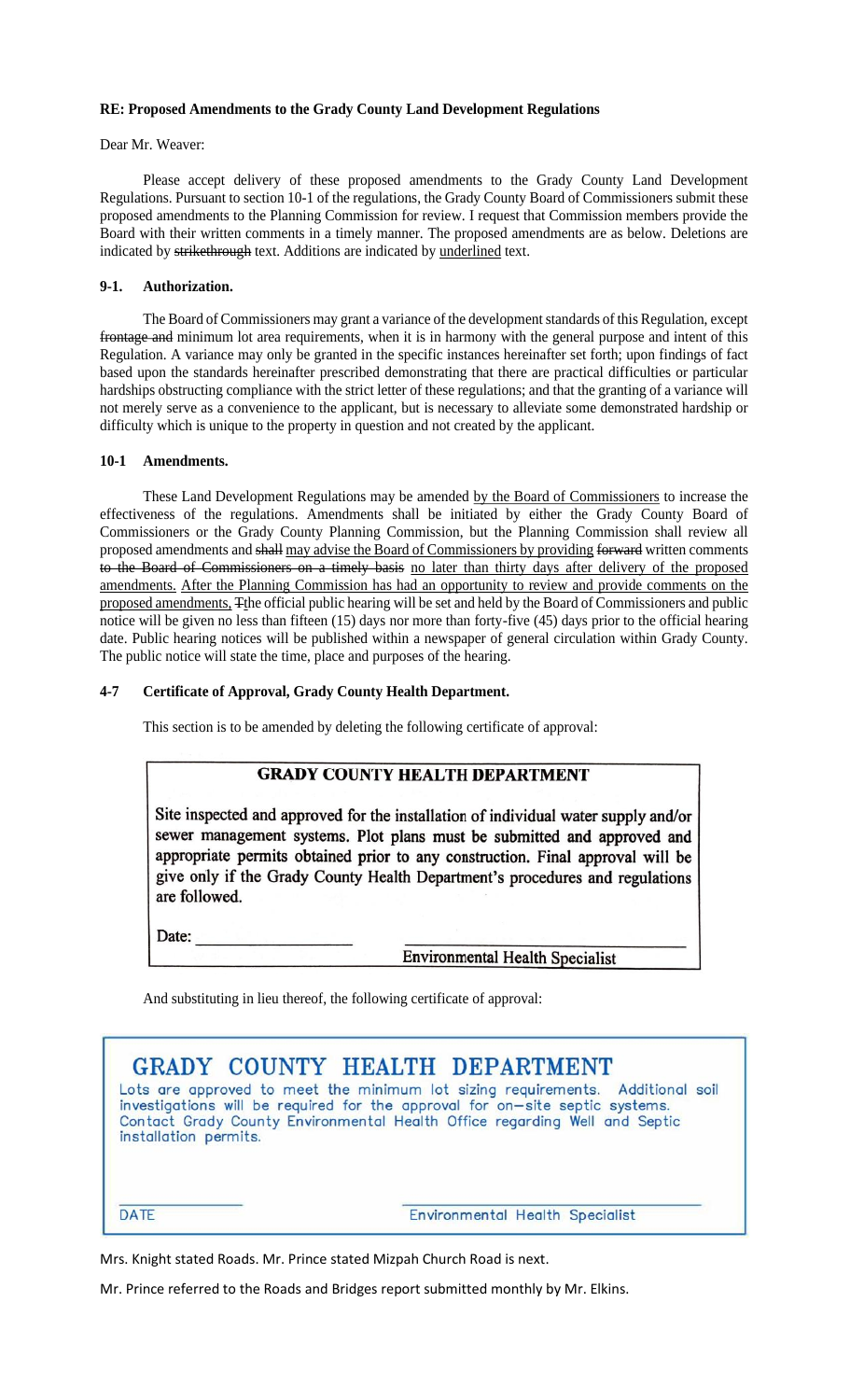Mrs. Copeland asked about animal control and if they can address smell. Mr. Ridley stated there should be a way to address the smell coming from a neighbor's yard due to pets. Mr. Ridley will research and report back at the next commissioners meeting.

# **EXECUTIVE SESSION:**

None

## **REPORTS**

- A. Attorney's Report None
- B. Animal Control 04-22
- C. Roads and Bridges 04-22
- D. Code Enforcement 04-22

## **RESOLUTIONS, PROCLOMATIONS, AND AGREEMENTS**

Regular Board of Commissioners Meeting Agenda

May 17, 2022, 6:00 PM

- I. Executive Duties
- A. Call to Order 6:00 PM
- B. Invocation/Pledge
- C. Adoption of Agenda
- D. Public Comments (3 Mins)
- II. Presentations

None

- III. Correspondence
- A. Calendar of events
- Regular Board Meeting, Tuesday, June 07, 2022, at 9:00 am

Lake Authority Meeting, Monday, June 06, 2022, at 8:30 am

- IV. Consent Items (One motion)
	- C018-22 Approval Regular Meeting Minutes from 05/03/2022

#### V. Formal Actions

FA034-22 Approve/Disapprove Printer Lease for the Clerk of Court.

FA035-22 Approve/Disapprove appointing Rodney Gordon to continue to serve on the Region 8 REMSAC.

- FA036-22 Approve/Disapprove the Budget Calendar for the 2023 budget.
- FA037-22 Approve/Disapprove the bid for Pine Park Road Phase II and Sunset Lane for \$1,802,626.57.
- FA038-22 Approve/Disapprove the Porta-Potty Quotes.
- VI. New and unfinished Business
	- County Finance Director's report

First Reading of the Ordinance changes for the Land Use Regulations

- VII. Executive Session None
- VIII. Reports
- a. Attorney's Report
- b. Animal Control 04-22